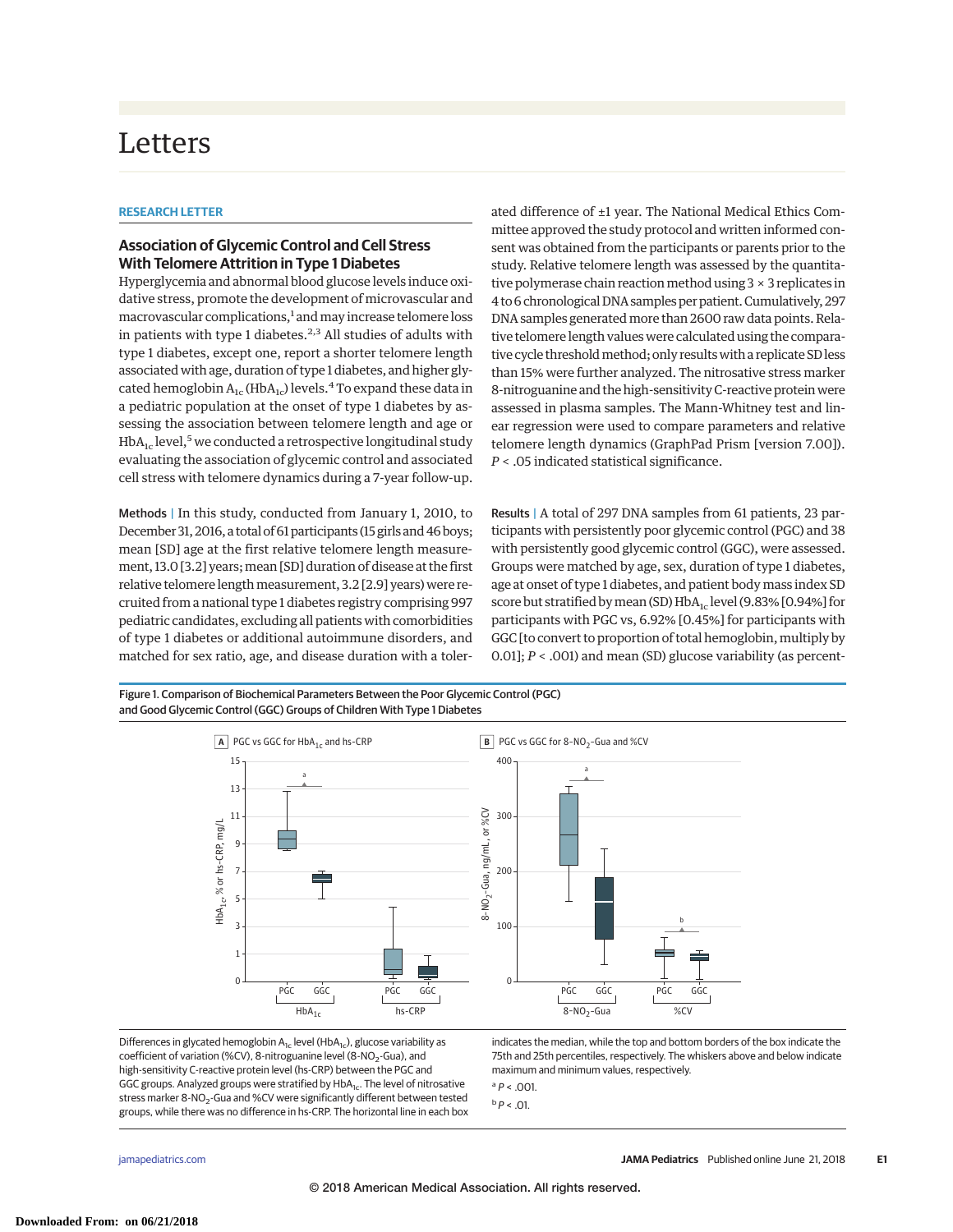

Figure 2. Telomere Dynamics in the Poor Glycemic Control (PGC) and Good Glycemic Control (GGC) Groups of Children With Type 1 Diabetes

> The PGC group shows accelerated telomere attrition compared with the GGC group (best fitted curve [SE] PGC slope, –0.73 [0.13]; best fitted curve [SE] GGC slope, –0.395 [0.084];  $P = .02$ ). The connecting lines show telomere length dynamics in individual participants. The telomere length may temporarily increase or decrease as the result of multiple contributing factors involved in telomere dynamics, but the overall long-term trend is negative.<sup>6</sup> Error bars indicate relative telomere length SD of the samples.

age of coefficient of variation) (53.82% [10.95%] for participants with PGC vs 44.71% [7.35%] for participants with GGC; *P* < .001) during the investigated period (Figure 1).

Telomere attrition was accelerated with normalized duration of type 1 diabetes with age in the PGC group compared with the GGC group (best fitted curve [SE] PGC slope, –0.73 [0.12]; best fitted curve [SE] GGC slope, –0.395 [0.083];*P* = .03) (Figure 2). $^6$  The mean (SD) level of 8-nitroguanine was significantly higher in the PGC group compared with the GGC group (271.0 [71.9] ng/mL vs 136.2 [66.5] ng/mL;*P* < .001), while highsensitivity C-reactive protein levels did not differ significantly (Figure 1). There was no significant difference in relative telomere length dynamics with age or duration of type 1 diabetes between the PGC and GGC groups, although relative telomere length data slopes indicated a stronger association of duration of type 1 diabetes with telomere length attrition compared with the aging of participants (best fitted curve [SE] age slope, –0.015 [0.004]; mean [SD] duration slope, –0.031  $[0.004]$ ;  $P = .002$ ).

Discussion | Telomere length is variable and is associated with genetic, endocrine, and diverse environmental factors.<sup>6</sup> Consequently, a longitudinal approach to telomere length analysis spanning a longer time period could offer a better insight into the effects of investigated factors. To our knowledge, ours is the first longitudinal study assessing telomere length dynamics in association with glycemic control in a population with type 1 diabetes.

We observed accelerated attrition of relative telomere length in the PGC group compared with the GGC group, and this accelerated attrition was associated with normalized duration of type 1 diabetes with age. In addition, a negative correlation was observed between relative telomere length and the investigated factors, with duration of type 1 diabetes having a stronger association with telomere attrition compared with patient age, corroborating results of previous cross-sectional studies.<sup>3,4</sup> This effect was previously not observed at the onset of type 1 diabetes.<sup>5</sup> Moreover, the 8-nitroguanine levelwas almost 2 times higher in the PGC group than in the GGC group, most likely indicating increased nitrosative stress associated with the poor quality of management of type 1 diabetes.

In conclusion, a higher  $HbA_{1c}$  level and higher glycemic variability may affect nitrosative stress and telomere dynamics relatively early after the onset of type 1 diabetes. This novel finding is in concordance with reported cross-sectional data in the adult population with type 1 diabetes, where shortened telomere length and increased oxidative stress are observed. Our results further emphasize the importance of strict metabolic control in type 1 diabetes from its onset.

Tine Tesovnik, BSc Jernej Kovač, PhD Tinka Hovnik, PhD Klemen Dovč, PhD, MD Nataša Bratina, PhD, MD Tadej Battelino, PhD, MD Katarina Trebušak Podkrajšek, PhD

**Author Affiliations:** Department for Endocrinology, Diabetes and Metabolic Disorders, University Children's Hospital, University Medical Centre Ljubljana, Ljubljana, Slovenia (Tesovnik, Dovč, Bratina, Battelino); Unit of Special Laboratory Diagnostics, University Children's Hospital, University Medical Centre Ljubljana, Ljubljana, Slovenia (Kovač, Hovnik, Trebušak Podkrajšek).

**Accepted for Publication:** April 3, 2018.

**Corresponding Author:** Katarina Trebušak Podkrajšek, PhD, Unit of Special Laboratory Diagnostics, University Children's Hospital, University Medical Centre Ljubljana, Bohoričeva 20, SI-1525 Ljubljana, Slovenia [\(katarina.trebusak](mailto:katarina.trebusak@kclj.si) [@kclj.si\)](mailto:katarina.trebusak@kclj.si).

**Published Online:** June 21, 2018. doi[:10.1001/jamapediatrics.2018.1175](https://jama.jamanetwork.com/article.aspx?doi=10.1001/jamapediatrics.2018.1175&utm_campaign=articlePDF%26utm_medium=articlePDFlink%26utm_source=articlePDF%26utm_content=jamapediatrics.2018.1175)

**Author Contributions:** Dr Trebušak Podkrajšek had full access to all the data in the study and takes responsibility for the integrity of the data and the accuracy of the data analysis.

Concept and design: Tesovnik, Kovač, Bratina, Trebušak Podkrajšek. Acquisition, analysis, or interpretation of data: Tesovnik, Kovač, Hovnik, Dovč, Battelino, Trebušak Podkrajšek.

Drafting of the manuscript: Tesovnik, Kovač, Trebušak Podkrajšek.

Critical revision of the manuscript for important intellectual content: Hovnik, Dovč, Bratina, Battelino, Trebušak Podkrajšek.

Statistical analysis: Tesovnik, Kovač.

Obtained funding: Battelino, Trebušak Podkrajšek.

Administrative, technical, or material support: Hovnik, Dovč, Trebušak Podkrajšek.

Supervision: Battelino, Trebušak Podkrajšek.

**Conflict of Interest Disclosures:** None reported.

**Funding/Support:** This study was supported by grants J3-6800 and P3-0343 from the Slovenian Research Agency. This project received funding from the